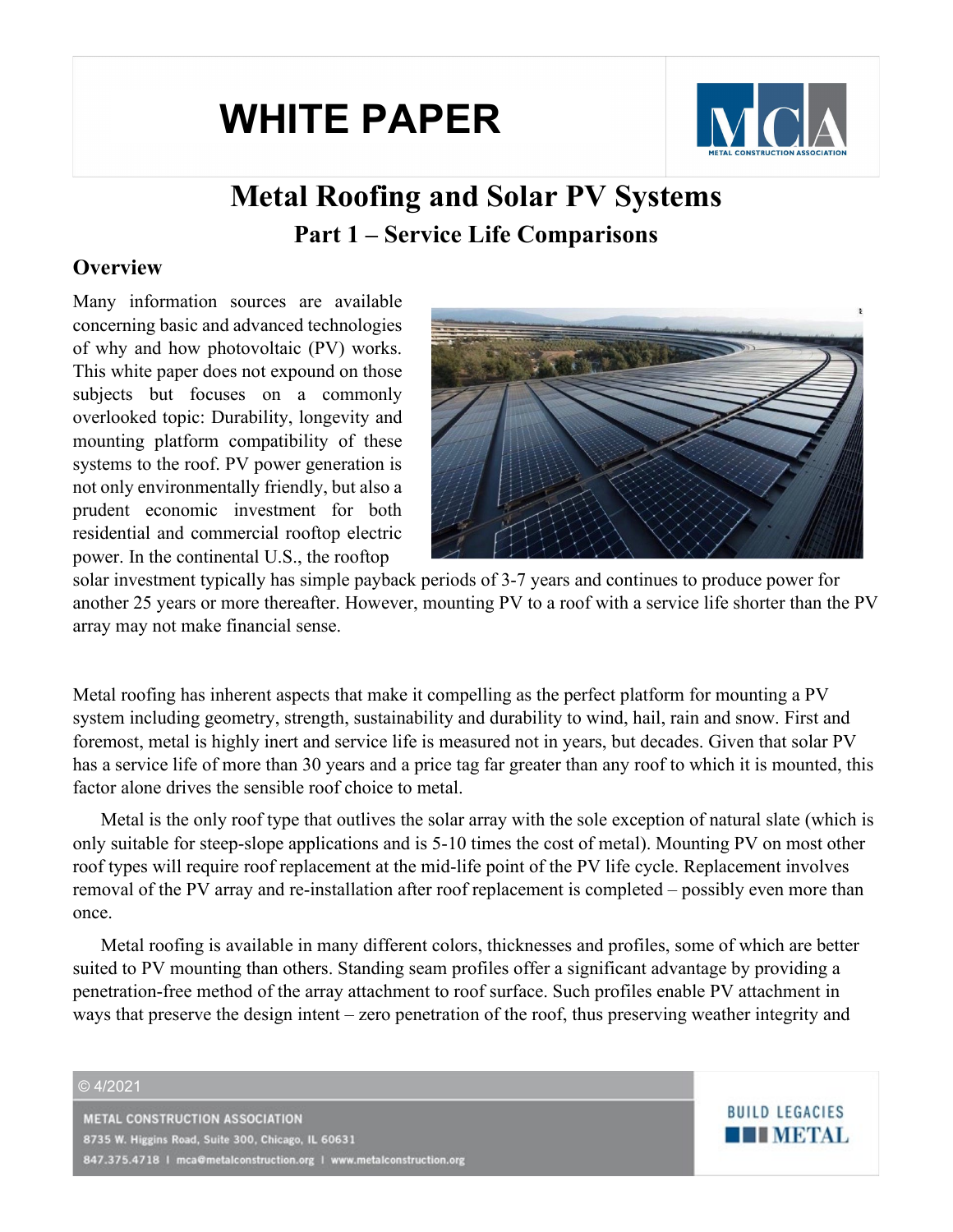

roof material warranties throughout the PV service life and beyond.

While metal roof systems may have higher initial costs than some other roofing materials, the costs of mounting solar arrays can also be reduced, offsetting the premium cost of the roof. When analyzing "life-cycle" costs, the benefits of metal are even better.

**BUILD LEGACIES** 

**THE METAL** 

#### **Durability**

Metal roofing, regardless of the metal finish, is known for low-maintenance and long service life. Painted metal roof systems often carry warranties of 40 years or more, and with proper installation, are not voided by the application of a solar PV array. Metal roofing paint systems are generally factory-applied, baked-on coatings, applied in a continuous process before the metal is formed into a profile. The paint film is stretched and compressed through this fabrication process, so it is certainly durable. Unpainted (or "bare") finishes may actually last longer than pre-painted in many applications, not being limited by the environmental degradation by moisture and UV exposure. This is all important to understand in order to ensure the roof life exceeds the expected life of the PV system. Available metals include coated steel, aluminum, zinc, copper and stainless.

#### **Service Life**

The service life of metal roofing is among the longest of all roofing systems due in part to the durability of the substrate (and paint) and the long-lasting sealants, fasteners, and trims. A recent study published by the Metal Construction Association found that the service life of a properly designed and constructed metallic coated [s](#page-4-0)teel roof is in the range of 70 years in most non-coastal U.S environments<sup>1</sup>.

Premium metal roofs require little, if any, maintenance beyond periodic inspections for anomalies, such as blocked drainage from fallout materials. PV systems should be regularly inspected, making simultaneous metal roofing inspection easy for these environmental effects.

According to a recent Berkeley study, the statistical average life of a solar PV array is 32.5 years, ranging up to several years more.<sup>[2](#page-4-1)</sup> This is acutely important because it makes little sense to install a 30 or 40-year asset, such as a solar PV array on a roof not expected to last at least as long. Few roof types meet this scrutiny – even when new.

#### **Sustainability**

When considering the core reasons for creating energy from renewable sources, like solar PV, the goal is about reducing the use of fossil fuels. Solar generation is eco-friendly, producing clean energy and reducing

#### © 04-2021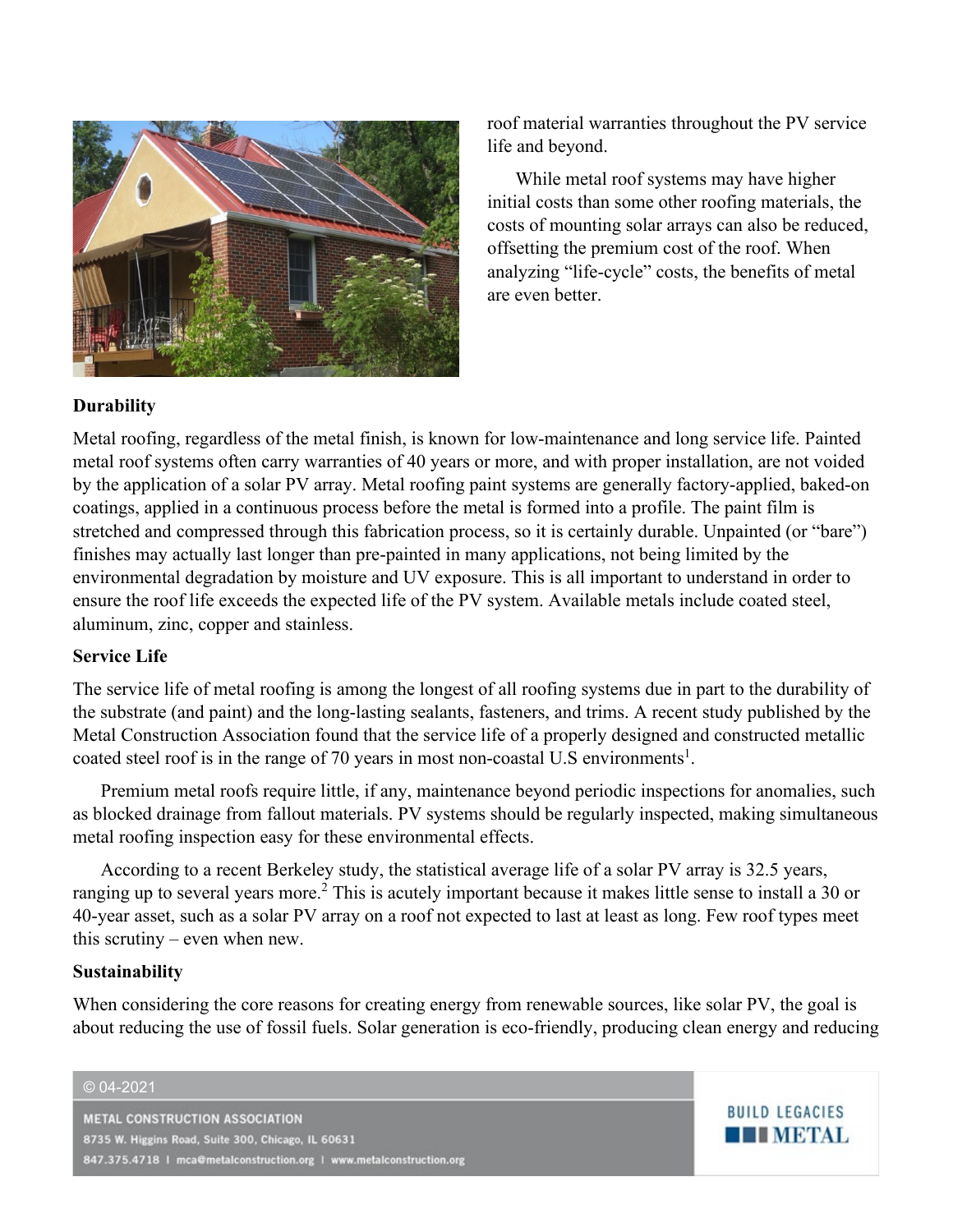CO2 emissions globally. Metal roofing is aligned with these goals. Steel is not only 100% recyclable but is also the most recycled construction material in the world at nearly 85%[.3](#page-4-2) The actual recycle rate is a testament to the fact that recyclability is costeffective and sustainable in practice. Recycled steel uses less energy and water than production of new steel. Couple this with the longer service life of steel, you rarely find metal roof in a landfill, whereas other roof materials comprise 7-10% of landfill material.[3](#page-4-3)



**BUILD LEGACIES** 

**THE METAL** 

#### **Solar Total Installed Cost**

Installing PV on metal roofing is less expensive than other roof types. These cost savings are driven by simpler, lower cost mounting systems and quicker installation time – less time on the roof means less disruption and lower labor costs. Spending a few more dollars to for a metal roof could result in 10-15% savings on the solar PV system installation. On larger commercial projects, the economies of scale further increase the savings. The "life-cycle" savings of solar on metal roofs, further enhances these economies.

#### **Life-Cycle Cost**

While metal roofing may be initially higher in cost than alternative roofing options, the value proposition of metal is most cost-compelling when evaluated using life-cycle cost. The primary reasons are: 1) Low roof maintenance cost and 2) Extended roof service life over which the initial cost is spread.

When an array is mounted to any roof type, there are factors that can improve, or greatly diminish, the value proposition of PV. In considering an investment like solar generation, a major factor is the lifespan of the roof supporting the solar PV. Metal is the only roof type that offers the benefit of outlasting the PV. [Installation systems will be discussed in greater detail in Part 2 of this series.]

<span id="page-2-0"></span>The greatest life-cycle benefit of installing solar on metal roofs, however, is the cost avoidance of inevitable replacement of alternative roof types. For instance, common asphalt shingles (steep slope) and [thermoplastics] single-ply membranes (low slope) have much shorter service lives, therefore relative certainty that the useful life of the roof will expire long before the solar PV array. [Figure 1](#page-2-0) shows the expected mean service lives of common roofing materials based on survey of the Roof Consultants Institute  $(2005)^6$  and the Metal Construction Association "Service Life Assessment"  $(2014)^1$ .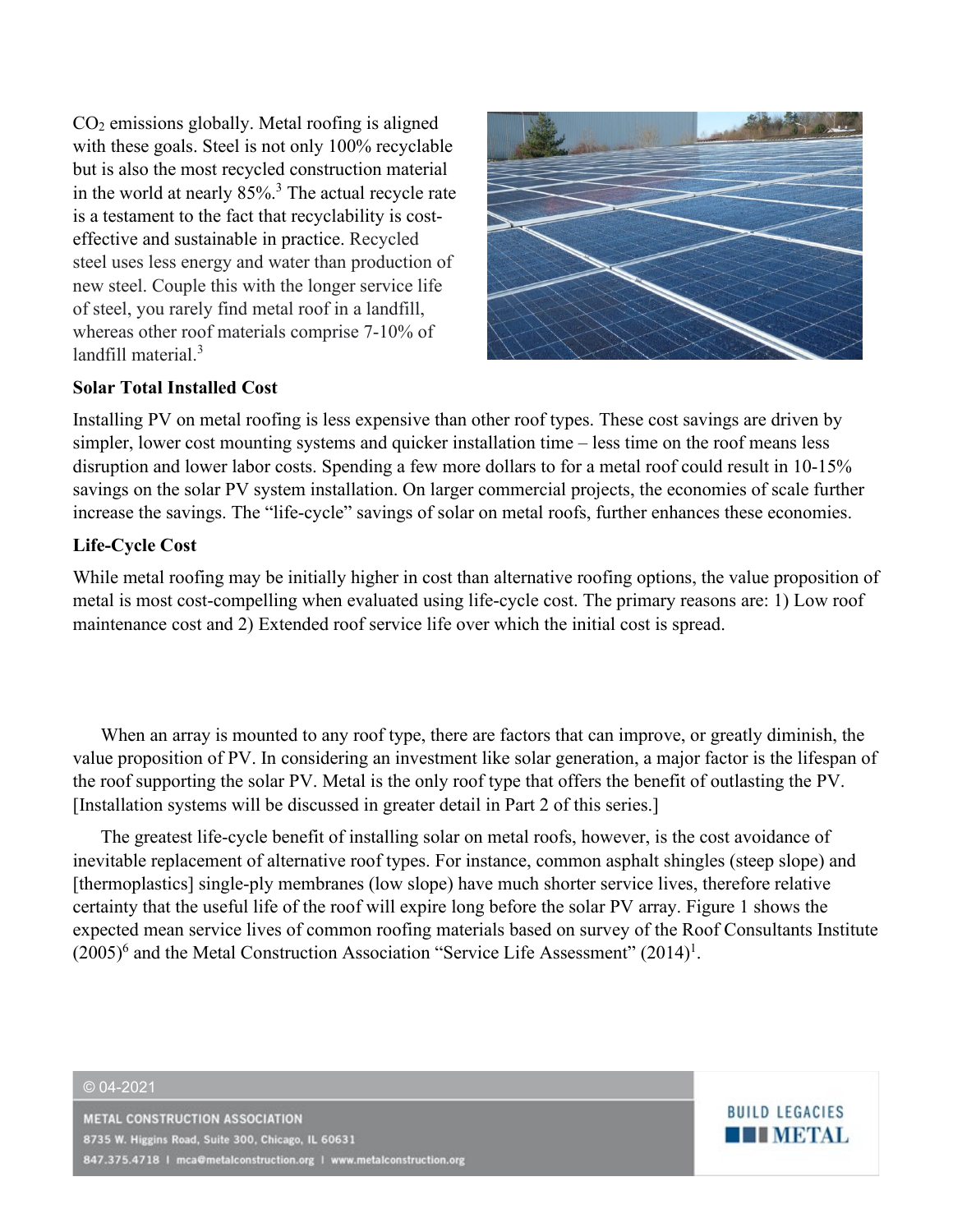

*Figure 1 - Mean Service Life of Various Common Roofs*



The cost of roof replacement at that time will include the labor costs of dismantling and reinstalling the solar PV array following roof replacement. The cost of lost electricity production while the system is down and replacement of wiring and any damaged components during the process must be added to this. The aggregated sum of those costs can approach the original cost of the solar system. For this reason, it is welladvised to consider installing a new roof on roof types other than metal before solar is mounted, even if the existing roof is only at 50% or less of its useful life.

Since the service life of a premium metal roof far exceeds that of the PV array, there is little concern when mounting solar on that roof – even when aged 15-30 years. The probability of re-roofing or other costly repairs 10 or 15 years later when the solar system is still functional is eliminated. Of course, it is only prudent that aged metal roofs are also deserving of some scrutiny regarding their remaining service life prior to making a final decision on the installation of a solar array.

**BUILD LEGACIES** 

**THE METAL** 

#### © 04-2021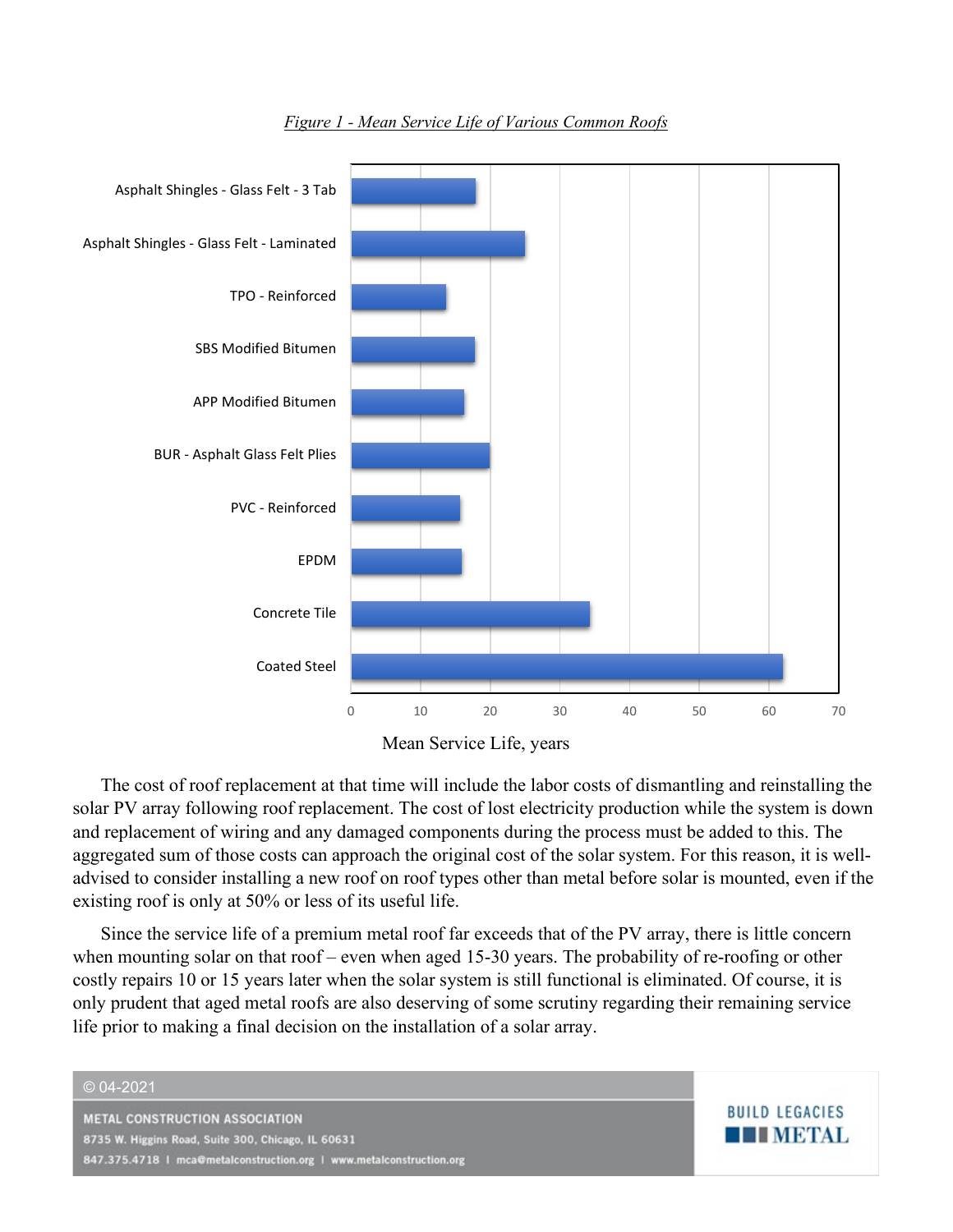#### **Financial Analysis and Payback**

To accurately assess the real cost and return on a solar investment, one needs only to look at both the initial costs and the ongoing O&M (life cycle) costs of both the roof and solar together throughout the expected service life of the solar PV system along with prudent roof replacement costs as appropriate. Solar contractors utilize commercially available software applications to predict long-range costs and return on investment (ROI) of the solar side of this equation but rarely if ever involve the roof-life and replacement consideration.

Typical financial proforma (e.g., economic analysis) for solar PV begins with the initial hard-cost side of the equation. Investment credits and other incentives from federal, state and local utility sources are also taken into consideration. The cost-recovery factors the output of the solar system in kilowatt-hours using historical and site-specific "sun-hour" data. Other variables include current actual costs of electricity, projected future rate increases, inverter replacement cost, routine maintenance, and output de-ratings from efficiency losses initially and also over time. There are few (if any) such programs that consider roof replacement costs at the mid-life of the PV system. Most solar installers know little concerning roof service life or replacement costs. Software programs employed assume that the roof will last forever – but it doesn't.

# **Conclusions**

Because roof and solar functions are interdependent, they together should be considered as a single asset within the financial analysis. The financial analysis offered at the point of sale presumes the roof will last for the entire life expectancy of the solar, yet this is often a mistaken assumption. With such an analysis, systems become cash-positive within the first seven years of operation and show internal rates of return in the range of 15-40% over a 30-year period. Similarly, solar lease-back programs are cash positive from day one. But such an analysis is only valid if the roof outlasts the solar. Most roofs do not.

Solar is a financially prudent investment – provided roof replacement is not necessary.

## **References**

- <span id="page-4-0"></span>1. Dutton, Ron; Howard, Charles; Haddock, Robert; Kriner, Scott; Service Life Assessment of Low-Slope Unpainted 55%Al-Zn Alloy-Coated Steel Standing Seam Metal Roof Systems, Metal Construction Association; October 18<sup>th</sup>, 2014.
- <span id="page-4-1"></span>2. Wiser, Ryan H.; Bolinger, Mark; Seel, Joachim; Benchmarking Utility-Scale PV Operational Expenses and Project Lifetimes: Results from a Survey of U.S. Solar Industry Professionals; Lawrence Berkeley National Laboratories; June, 2020.
- <span id="page-4-2"></span>3. Steel Recycling Institute, Steel Takes the LEED with Recycled Content; American Iron and Steel Institute; August, 2009.
- <span id="page-4-3"></span>4. U.S. Army Corps of Engineers; Recycling Exterior Building Finish Materials; Public Works Technical Bulletin 200-1-44; February 1, 2007.

© 04-2021